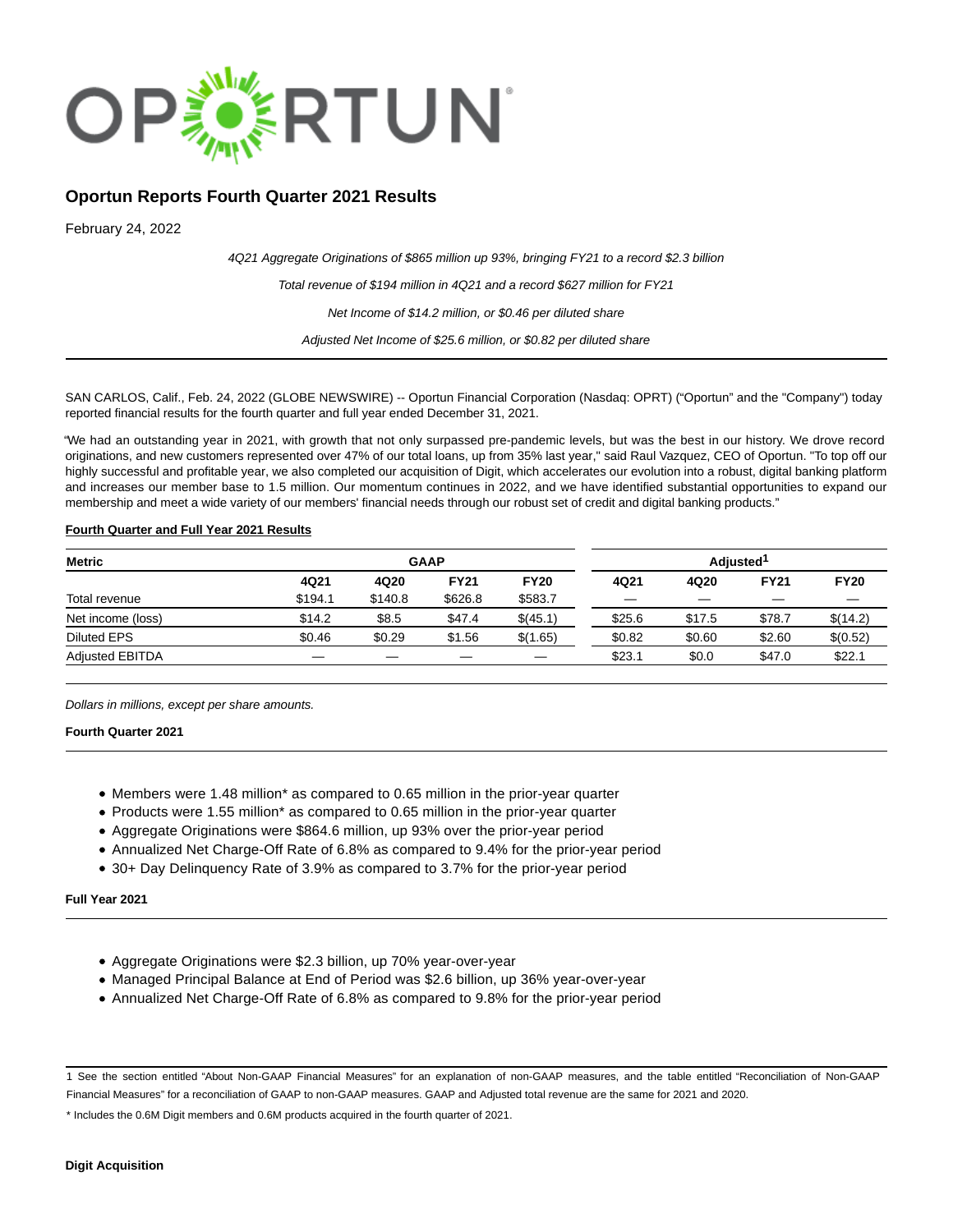On December 22, 2021, the Company completed its acquisition of Hello Digit, Inc. ("Digit"). Digit is a digital banking platform that provides automated savings, banking and investing tools. Digit members can keep their existing bank and integrate into the platform, or they can make Digit their primary banking relationship by opening new accounts via Digit's bank partner. By acquiring Digit, Oportun further expands its A.I. and digital capabilities, adding to its services to provide members a holistic offering built to address their financial needs.

#### **Financial and Operating Results**

To facilitate useful measures for period-to-period comparisons of its business, the Company has provided below unaudited financial information for the three- and twelve-month periods ended December 31, 2021 and 2020 on a GAAP basis as well as a non-GAAP basis. The FVPF and adjusted financial results reflect the Company's performance as if the fair value option had been elected since inception for all loans originated and held for investment and all asset-backed notes issued. As of January 1, 2021, the FVPF adjustments are no longer necessary because all loans originated and held for investment and all asset-backed notes issued are recorded at fair value. All figures are as of December 31, 2021, unless otherwise noted.

### **Growth Highlights**

**Members** – Members as of the end of the fourth quarter grew to 1.48M, as compared to 652K at the end of the prior-year quarter. This increase was primarily driven by the acquisition of Digit and its members, as well as growth in our unsecured personal loan, secured personal loan and credit card products.

**Products** – Products as of the end of the fourth quarter grew to 1.55M, as compared to 652K at the end of the prior-year quarter. This increase was primarily driven by the acquisition of Digit and its four digital banking products: Digit Savings, Digit Direct, Digit Investing and Digit Retirement. Combined with Oportun's unsecured personal loans, secured personal loans and credit cards, these seven products comprise the Company's product offerings.

**Originations** – Aggregate Originations for the fourth quarter were \$864.6 million, an increase of 93% as compared to \$448.6 million in the prior-year quarter. Aggregate Originations for the full year 2021 were \$2.3 billion, an increase of 70% as compared to \$1.3 billion in 2020. This increase was primarily driven by growth in loan application volume due to higher demand.

### **Fourth Quarter 2021 Financial Results**

**Revenue** – Total revenue for the fourth quarter was \$194.1 million, an increase of 38% as compared to total revenue of \$140.8 million in the prior-year quarter. The increase was primarily attributable to higher interest income due to growth in the Company's underlying portfolio as a result of increased origination volume. Net Revenue for the fourth quarter was \$160.5 million, an increase of 40% as compared to Net Revenue of \$114.6 million in the prior-year quarter. Net Revenue improved from the prior-year quarter due to higher revenue, lower interest expense and lower charge-offs.

**Operating Expenses** – For the fourth quarter, total operating expense was \$139.6 million, an increase of 40% as compared to \$100.0 million in the prior-year quarter. Adjusted Operating Expense, which excludes stock-based compensation expense and certain non-recurring charges, increased 38% year-over-year to \$125.2 million, primarily driven by its increased investment in marketing to drive growth and initiatives to further enhance its technology.

**Net Income (Loss) and Adjusted Net Income (Loss)** – Net income was \$14.2 million, an increase of 66% as compared to \$8.5 million in the prior-year quarter. Adjusted Net Income was \$25.6 million, an increase of 46% from \$17.5 million in the prior-year quarter. The increases in net income and Adjusted Net Income were attributable to increased revenues and improved current period charge-offs, which increased the value of the Company's loan portfolio.

**Earnings (Loss) Per Share and Adjusted EPS** – GAAP earnings per share, basic and diluted, were \$0.49 and \$0.46, respectively, as compared to basic and diluted earnings per share of \$0.31 and \$0.29, respectively, in the prior-year quarter. Adjusted EPS was \$0.82 as compared to \$0.60 in the prior-year quarter.

**Adjusted EBITDA** – Adjusted EBITDA was \$23.1 million, up from \$0.0 million in the prior-year quarter.

### **Full Year 2021 Financial Results**

**Revenue** – Total revenue for the full year was \$626.8 million, an increase of 7% as compared to total revenue of \$583.7 million in 2020. The higher revenue was attributable to higher originations in the Company's portfolio as a result of its return to growth and its improved credit performance.

**Operating Expenses** – For the full year, total operating expense was \$467.7 million, an increase of 19% as compared to \$393.2 million in 2020. Adjusted Operating Expense, which excludes stock-based compensation expense and certain non-recurring charges, increased 18% year-over-year to \$422.0 million, primarily driven by the Company's increased investment in marketing to drive growth and initiatives to further enhance our technology.

**Net Income (Loss) and Adjusted Net Income (Loss)** – Net income was \$47.4 million, as compared to a net loss of \$45.1 million in 2020. Adjusted Net Income was \$78.7 million, as compared to Adjusted Net Loss of \$14.2 million in 2020. The increases in net income and Adjusted Net Income were attributable to increased revenues and improved current period charge-offs, which increased the value of the Company's loan portfolio.

**Earnings (Loss) Per Share and Adjusted EPS** – GAAP earnings per share, basic and diluted, were \$1.68 and \$1.56, respectively, for the full year 2021 as compared to a net loss per share, both basic and diluted, of \$(1.65), in 2020. Adjusted EPS was \$2.60 in 2021 as compared to \$(0.52) in 2020.

**Adjusted EBITDA** – Adjusted EBITDA was \$47.0 million, up from \$22.1 million in 2020. Adjusted EBITDA as a percentage of total revenue was 7.5% and 3.8% for 2021 and 2020, respectively.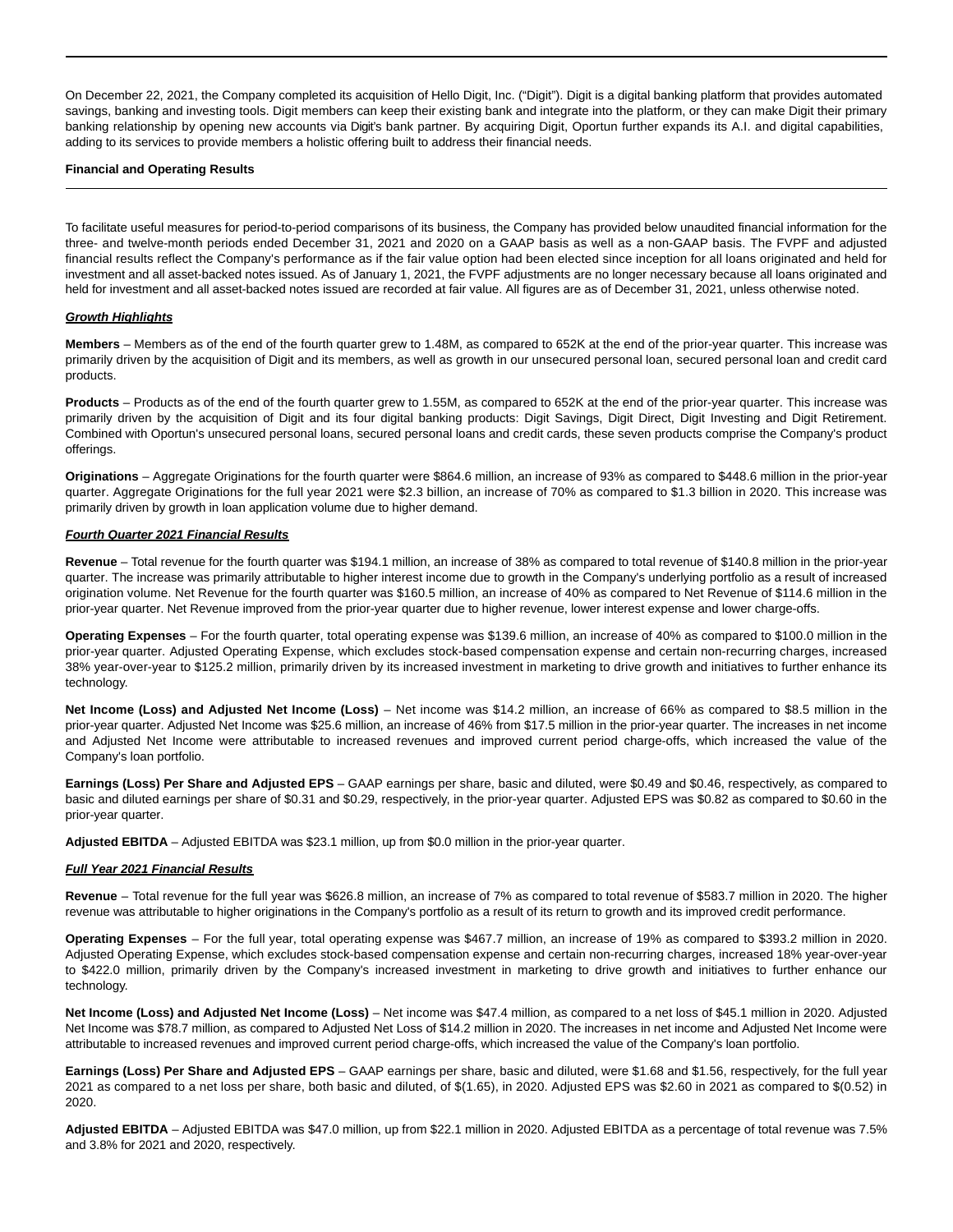#### **Credit and Operating Metrics**

**Net Charge-Off Rate** – The Annualized Net Charge-Off Rate for the fourth quarter was 6.8%, compared to 9.4% for the prior-year quarter, and 6.8% for the full year 2021, compared to 9.8% for 2020 and 8.3% for 2019.

**30+ Day Delinquency Rate** – 30+ Day Delinquency Rate was 3.9% at the end of 2021, compared to 3.7% at the end of 2020 and 4.0% at the end of 2019.

**Operating Efficiency and Adjusted Operating Efficiency** – Operating Efficiency for the fourth quarter was 71.9% as compared to 71.0% in the corresponding prior-year quarter. Adjusted Operating Efficiency in the fourth quarter was 64.5%, as compared to 64.3% in the corresponding prior-year quarter. Adjusted Operating Efficiency excludes stock-based compensation expense and certain non-recurring charges, such as impairment charges, the Company's retail network optimization expenses, and acquisition and integration related expenses. For the full year 2021, Operating Efficiency was 74.6% as compared to 67.4% for 2020. Adjusted Operating Efficiency for the full year 2021 was 67.3%, as compared to 61.1% for 2020. The increases in Operating Efficiency and Adjusted Operating Efficiency reflect the Company's increased marketing spend relative to the prior-year period as well as its continued investments in new products.

**Return on Equity ("ROE") and Adjusted ROE** – ROE for the fourth quarter was 10.1%, compared to 7.4% in the corresponding prior-year quarter. Adjusted ROE for the fourth quarter was 18.2%, compared to 15.2% in the corresponding prior-year quarter. ROE for the full year 2021 was 8.9%, as compared to (9.4)% for 2020. Adjusted ROE for the full year 2021 was 14.7%, as compared to (3.0)% for 2020.

### **New Credit Products**

**Secured personal loans** – As of December 31, 2021, the Company had a secured personal loan receivables balance of \$58.3 million, up from \$2.0 million as of December 31, 2020, and up 97% quarter-over-quarter.

**Credit card receivables** – As of December 31, 2021, the Company had a credit card receivables balance of \$67.3 million, up from \$5.7 million as of December 31, 2020, and up 76% quarter-over-quarter.

#### **Funding and Liquidity**

As of December 31, 2021, cash and cash equivalents were \$131.0 million and restricted cash was \$62.0 million. FVPF Cost of Debt and FVPF Debt-to-Equity were 3.1% and 3.6x, respectively, as of and for the year ended December 31, 2021 as compared to 3.9% and 3.0x, respectively, as of and for the year ended December 31, 2020. As of December 31, 2021, the Company had \$243.0 million of undrawn capacity on its existing \$600.0 million personal loan warehouse line. The Company's personal loan warehouse line is committed through September 2024. As of December 31, 2021, the Company had \$109.0 million of undrawn capacity on its existing \$150.0 million credit card warehouse line. The Company's credit card warehouse line is committed through December 2023.

# **Financial Outlook for First Quarter and Full Year 2022**

Oportun is providing the following guidance for 1Q 2022 and full year 2022 as follows:

|                                | 1Q 2022            | <b>Full Year 2022</b> |  |  |  |  |
|--------------------------------|--------------------|-----------------------|--|--|--|--|
| Aggregate Originations         | \$625 M            | \$3.20 B              |  |  |  |  |
| <b>Total Revenue</b>           | \$195 - \$200 M    | \$875 - \$900 M       |  |  |  |  |
| Adjusted Net Income            | \$19 - \$23 M      | \$80 - \$85 M         |  |  |  |  |
| Adjusted EPS <sup>(1)</sup>    | $$0.56 - $0.67$    | $$2.32 - $2.46$       |  |  |  |  |
| Annualized Net Charge-Off Rate | $8.8\% +/- 10$ bps | $8.8\% +/- 15$ bps    |  |  |  |  |

1 Based on 34,213,235 shares outstanding for 1Q 2022 and 34,533,404 shares outstanding for Full Year 2022.

#### **Conference Call**

As previously announced, Oportun's management will host a conference call to discuss fourth quarter 2021 results at 5:00 p.m. ET (2:00 p.m. PT) today. The dial-in number for the conference call is 877-407-9208 (toll-free) or 201-493-6784 (international). Participants should call in 10 minutes prior to the scheduled start time. A live webcast of the call will be accessible from the Investor Relations page of Oportun's website at https://investor.oportun.com. Both the call and webcast are open to the general public. For those unable to listen to the live broadcast, a webcast replay of the call will be available at https://investor.oportun.com for one year. An investor presentation that includes supplemental financial information and reconciliations of certain non-GAAP measures to their most directly comparable GAAP measures, will be available on the Investor Relations page of Oportun's website at https://investor.oportun.com prior to the start of the conference call.

#### **About Non-GAAP Financial Measures**

This press release presents information about the Company's Adjusted Net Income (Loss), Adjusted EPS, Adjusted EBITDA, Adjusted Operating Efficiency, and Adjusted Return on Equity, which are non-GAAP financial measures provided as a supplement to the results provided in accordance with accounting principles generally accepted in the United States of America ("GAAP"). The Company believes these non-GAAP measures can be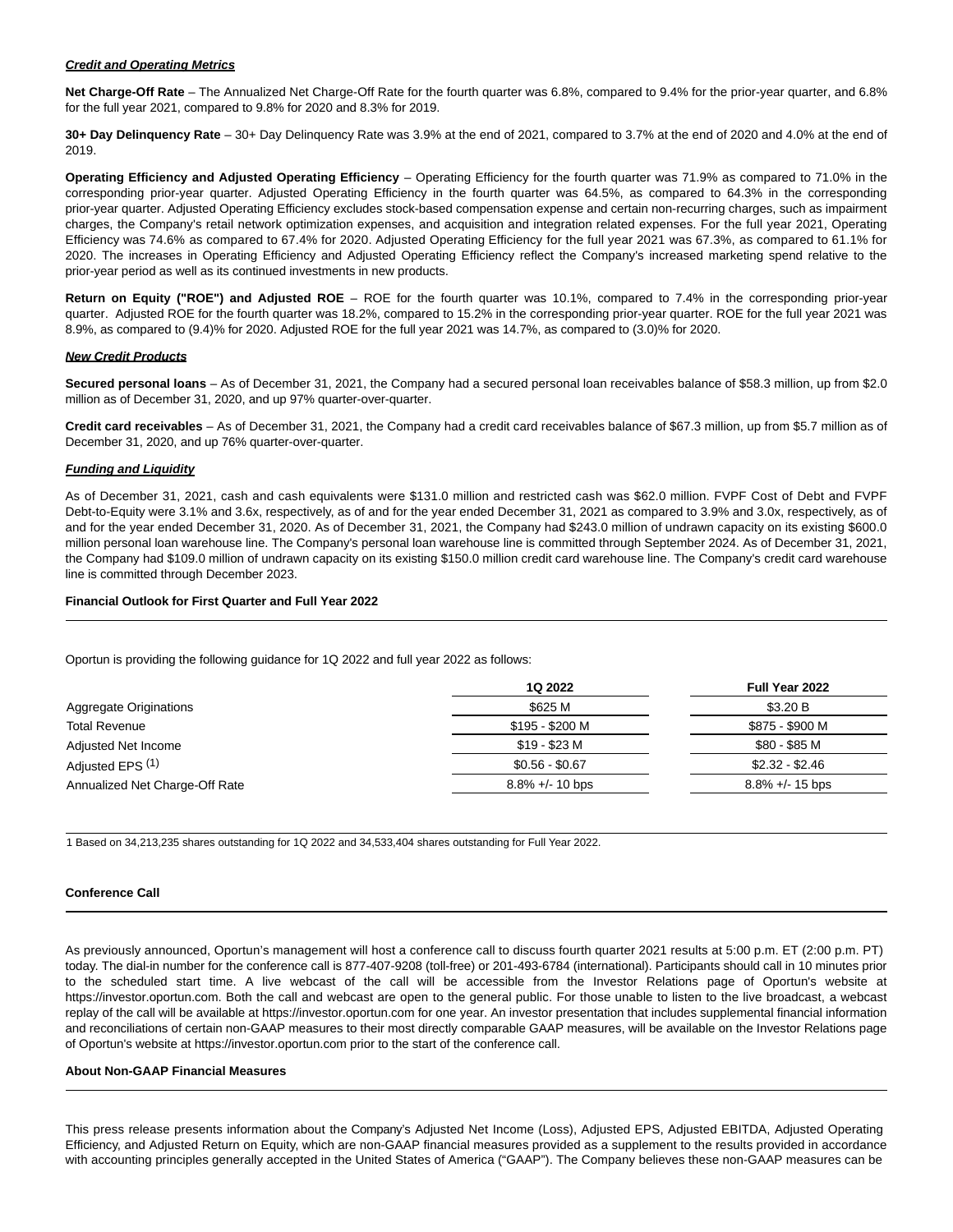useful measures for period-to-period comparisons of its core business and provide useful information to investors and others in understanding and evaluating its operating results. Non-GAAP financial measures are provided in addition to, and not as a substitute for, and are not superior to, financial measures calculated in accordance with GAAP. In addition, the non-GAAP measures the Company uses, as presented, may not be comparable to similar measures used by other companies. Reconciliations of non-GAAP to GAAP measures can be found below.

#### **About Oportun**

Oportun (Nasdaq: OPRT) is an A.I.-powered digital banking platform that seeks to make financial health effortless for anyone. Driven by a mission to provide inclusive and affordable financial services, Oportun helps its nearly 1.5 million hardworking members meet their daily borrowing, savings, banking, and investing needs. Since inception, Oportun has provided more than \$12 billion in responsible and affordable credit, saved its members more than \$2 billion in interest and fees, and automatically helped members set aside more than \$7.2 billion for rainy days and other needs. In recognition of its responsibly designed products, Oportun has been certified as a Community Development Financial Institution (CDFI) since 2009.

#### **Forward-Looking Statements**

This press release contains forward-looking statements. All statements other than statements of historical fact contained in this press release, including statements as to future results of operations and financial position, achievement of our strategic priorities, our future growth opportunities, anticipated benefits to our service offerings to be realized from our acquisition of Digit and our first quarter and 2022 full year outlook, are forwardlooking statements. These statements involve known and unknown risks, uncertainties, assumptions and other factors that may cause Oportun's actual results, performance or achievements to be materially different from any future results, performance or achievements expressed or implied by the forward-looking statements. You generally can identify these statements by terms such as "expect," "plan," "anticipate," "project," "outlook," "continue," "may," "believe," or "estimate" and similar expressions or the negative versions of these words or comparable words, as well as future or conditional verbs such as "will," "should," "would," "likely" and "could." These forward-looking statements are subject to the safe harbor provisions under the Private Securities Litigation Reform Act of 1995, Section 27A of the Securities Act of 1933, as amended and Section 21E of the Securities Exchange Act of 1934, as amended. Oportun has based these forward-looking statements largely on its current expectations and projections about future events and financial trends that it believes may affect its business, financial condition and results of operations. These risks and uncertainties include those risks described in Oportun's filings with the Securities and Exchange Commission, including Oportun's most recent annual report on Form 10-K, and include, but are not limited to, the impact of COVID-19 on our business and the economy as a whole; Oportun's future financial performance, including aggregate originations; trends in revenue, net revenue, operating expenses, and net income; changes in market interest rates; increases in loan delinquencies and charge-offs; Oportun's ability to increase the volume of loans it makes; Oportun's ability to realize the benefits from acquisitions and integrate acquired technologies, including the Digit acquisition; Oportun's ability to successfully offer loans in additional states; and Oportun's ability to compete successfully with other companies that are currently in, or may in the future enter, its industry. Additional information will also be set forth in our Annual Report on the Form 10-K for the year ended December 31, 2021. The forward-looking statements speak only as of the date on which they are made, and, except to the extent required by federal securities laws, Oportun disclaims any obligation to update any forward-looking statement to reflect events or circumstances after the date on which the statement is made or to reflect the occurrence of unanticipated events. In light of these risks and uncertainties, there is no assurance that the events or results suggested by the forward-looking statements will in fact occur, and you should not place undue reliance on these forward-looking statements.

#### **Contacts**

### **Investor Contact** Nils Erdmann 650-810-9074 [ir@oportun.com](https://www.globenewswire.com/Tracker?data=-2j9BKCkKs-TDif8LMmKSjSK9mLSTwE2d2h0tFE3Ji-puZWJd0wXKJLVOZiF4OcP3DR5xJLymBe5FLDFx2vdvw==)

#### **Media Contact**

Usher Lieberman 650-769-9414 [usher.lieberman@oportun.com](https://www.globenewswire.com/Tracker?data=zvppRN9TWBshlPz-bCeC91Avrwz47nBgSNQZQoRCMihIBENrQ3przKEtITv4_TcGyHvATaQ8-ecQ8SV_lDl0r2qb2g8mHgq6U0PiadZxsix6QSSUOwkYMmcUQMcQIZHF)

Oportun and the Oportun logo are registered trademarks of Oportun, Inc.

**Oportun Financial Corporation CONSOLIDATED STATEMENTS OF OPERATIONS** (**in millions, except share and per share data, unaudited**)

| <b>Three Months Ended</b><br>December 31. |      |      | <b>Twelve Months Ended</b><br>December 31.<br>2020 |  |
|-------------------------------------------|------|------|----------------------------------------------------|--|
| 2021                                      | 2020 | 2021 |                                                    |  |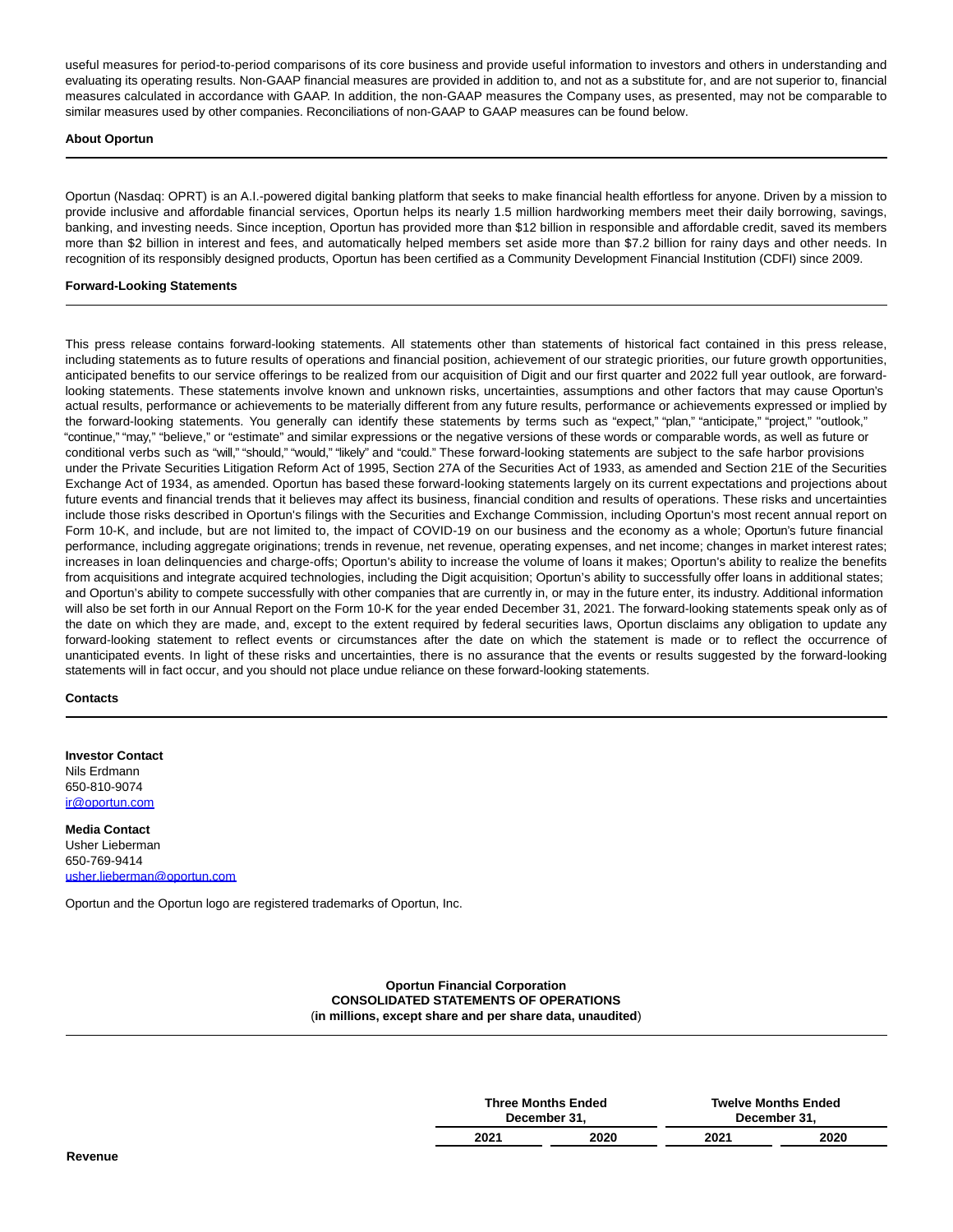| Interest income                          | \$<br>174.6 | \$<br>129.9 | \$<br>575.8 | \$ | 545.5      |
|------------------------------------------|-------------|-------------|-------------|----|------------|
| Non-interest income                      | 19.5        | 10.9        | 50.9        |    | 38.3       |
| <b>Total revenue</b>                     | 194.1       | 140.8       | 626.8       |    | 583.7      |
| Less:                                    |             |             |             |    |            |
| Interest expense                         | 11.4        | 13.5        | 47.7        |    | 58.4       |
| Net decrease in fair value               | (22.2)      | (12.7)      | (48.6)      |    | (190.3)    |
| Net revenue                              | 160.5       | 114.6       | 530.5       |    | 335.1      |
| <b>Operating expenses:</b>               |             |             |             |    |            |
| Technology and facilities                | 39.3        | 35.9        | 139.6       |    | 129.8      |
| Sales and marketing                      | 37.1        | 23.9        | 116.9       |    | 89.4       |
| Personnel                                | 31.4        | 26.5        | 115.8       |    | 106.4      |
| Outsourcing and professional fees        | 17.2        | 10.8        | 57.9        |    | 47.1       |
| General, administrative and other        | 14.6        | 2.9         | 37.5        |    | 20.5       |
| <b>Total operating expenses</b>          | 139.6       | 100.0       | 467.7       |    | 393.2      |
| Income (loss) before taxes               | 20.9        | 14.7        | 62.8        |    | (58.1)     |
| Income tax expense (benefit)             | 6.7         | 6.2         | 15.4        |    | (13.0)     |
| Net income (loss)                        | 14.2        | 8.5         | 47.4        | S  | (45.1)     |
| Diluted Earnings (Loss) per Common Share | \$<br>0.46  | \$<br>0.29  | \$<br>1.56  | \$ | (1.65)     |
| Diluted Weighted Average Common Shares   | 31,106,925  | 29,225,393  | 30,323,194  |    | 27,333,271 |

#### **Oportun Financial Corporation CONSOLIDATED BALANCE SHEETS (in millions, unaudited)**

|                                                     | December 31,<br>2021 | December 31,<br>2020 |         |  |  |
|-----------------------------------------------------|----------------------|----------------------|---------|--|--|
| <b>Assets</b>                                       |                      |                      |         |  |  |
| \$<br>Cash and cash equivalents                     | 131.0                | \$                   | 136.2   |  |  |
| Restricted cash                                     | 62.0                 |                      | 32.4    |  |  |
| Loans receivable at fair value                      | 2,386.8              |                      | 1,696.5 |  |  |
| Interest and fees receivable, net                   | 20.9                 |                      | 15.4    |  |  |
| Capitalized software and other intangibles          | 131.2                |                      | 27.5    |  |  |
| Goodwill                                            | 104.0                |                      |         |  |  |
| Right of use assets - operating                     | 38.4                 |                      | 46.8    |  |  |
| Other assets                                        | 72.3                 |                      | 54.2    |  |  |
| \$<br><b>Total assets</b>                           | 2,946.6              | \$                   | 2,009.1 |  |  |
| Liabilities and stockholders' equity<br>Liabilities |                      |                      |         |  |  |
| \$<br>Secured financing                             | 393.9                | \$                   | 246.4   |  |  |
| Asset-backed notes at fair value                    | 1,651.7              |                      | 1,167.3 |  |  |
| Acquisition financing                               | 114.1                |                      |         |  |  |
| Lease liabilities                                   | 47.7                 |                      | 49.7    |  |  |
| Other liabilities                                   | 135.4                |                      | 79.0    |  |  |
| <b>Total liabilities</b>                            | 2,342.7              |                      | 1,542.4 |  |  |
| Stockholders' equity                                |                      |                      |         |  |  |
| Common stock                                        |                      |                      |         |  |  |
| Common stock, additional paid-in capital            | 526.3                |                      | 436.5   |  |  |
| Retained earnings                                   | 83.8                 |                      | 36.4    |  |  |
| Treasury stock                                      | (6.3)                |                      | (6.3)   |  |  |
| Total stockholders' equity                          | 603.9                |                      | 466.6   |  |  |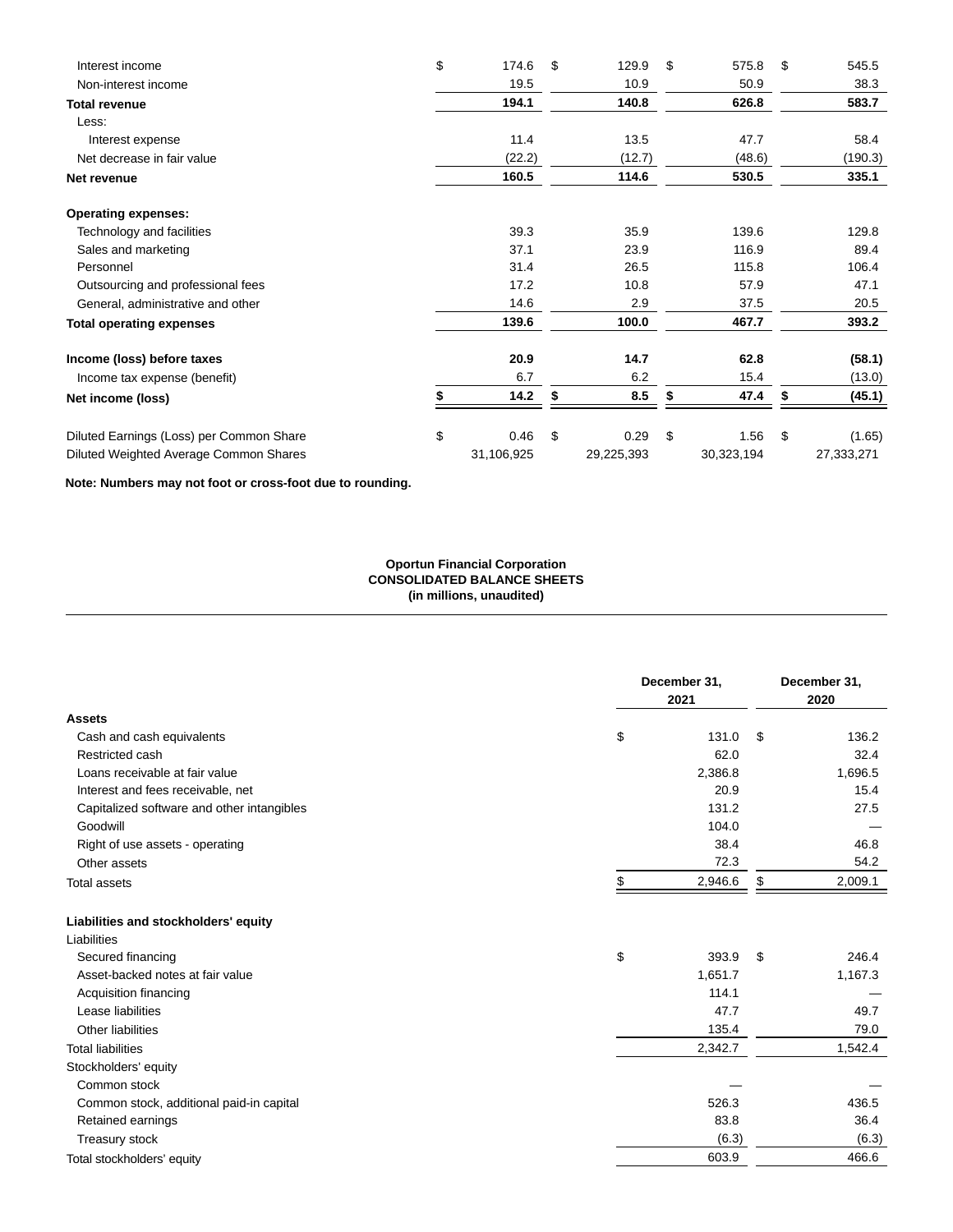# **Oportun Financial Corporation CONDENSED CONSOLIDATED STATEMENTS OF CASH FLOWS (in millions, unaudited)**

|                                                                                          | <b>Three Months Ended</b><br>December 31, |         |    | <b>Twelve Months Ended</b><br>December 31, |             |    |         |
|------------------------------------------------------------------------------------------|-------------------------------------------|---------|----|--------------------------------------------|-------------|----|---------|
|                                                                                          |                                           | 2021    |    | 2020                                       | 2021        |    | 2020    |
| Cash flows from operating activities                                                     |                                           |         |    |                                            |             |    |         |
| Net income (loss)                                                                        | \$                                        | 14.2    | \$ | 8.5                                        | \$<br>47.4  | \$ | (45.1)  |
| Adjustments for non-cash items                                                           |                                           | 26.2    |    | 19.7                                       | 99.0        |    | 212.3   |
| Proceeds from sale of loans in excess of originations of loans<br>sold and held for sale |                                           | 11.8    |    | 6.8                                        | 27.4        |    | 19.9    |
| Changes in balances of operating assets and liabilities                                  |                                           | 7.6     |    | (21.6)                                     | (10.4)      |    | (34.3)  |
| Net cash provided by operating activities                                                |                                           | 59.7    |    | 13.4                                       | 163.4       |    | 152.9   |
| Cash flows from investing activities                                                     |                                           |         |    |                                            |             |    |         |
| Net loan principal repayments (loan originations)                                        |                                           | (438.7) |    | (96.5)                                     | (734.4)     |    | 43.0    |
| Capitalization of system development costs                                               |                                           | (8.0)   |    | (5.3)                                      | (26.5)      |    | (21.8)  |
| Acquisition of Digit, net of acquirer's cash received                                    |                                           | (111.7) |    |                                            | (111.7)     |    |         |
| Other, net                                                                               |                                           | (9.7)   |    | (1.2)                                      | (12.3)      |    | (4.8)   |
| Net cash provided by (used in) investing activities                                      |                                           | (568.0) |    | (103.0)                                    | (884.8)     |    | 16.4    |
| Cash flows from financing activities                                                     |                                           |         |    |                                            |             |    |         |
| <b>Borrowings</b>                                                                        |                                           | 1,008.3 |    | 95.2                                       | 2,771.1     |    | 509.2   |
| Repayments                                                                               |                                           | (531.2) |    |                                            | (2,022.2)   |    | (644.0) |
| Net stock-based activities                                                               |                                           | 0.4     |    | (0.6)                                      | (3.2)       |    | (2.0)   |
| Net cash provided by (used in) financing activities                                      |                                           | 477.5   |    | 94.7                                       | 745.7       |    | (136.8) |
| Net increase (decrease) in cash and cash equivalents and<br>restricted cash              |                                           | (30.8)  |    | 5.1                                        | 24.4        |    | 32.4    |
| Cash and cash equivalents and restricted cash beginning of<br>period                     |                                           | 223.8   |    | 163.5                                      | 168.6       |    | 136.1   |
| Cash and cash equivalents and restricted cash end of period                              | \$                                        | 193.0   | \$ | 168.6                                      | \$<br>193.0 | \$ | 168.6   |

**Note: Numbers may not foot or cross-foot due to rounding.**

# **Oportun Financial Corporation CONSOLIDATED KEY PERFORMANCE METRICS (unaudited)**

|                                    | <b>Three Months Ended</b><br>December 31. |    |         |               | <b>Twelve Months Ended</b><br>December 31. |         |  |  |
|------------------------------------|-------------------------------------------|----|---------|---------------|--------------------------------------------|---------|--|--|
|                                    | 2021                                      |    | 2020    | 2021          |                                            | 2020    |  |  |
| Members (Actuals)                  | 1.479.660                                 |    | 651.600 | 1.479.660     |                                            | 651,600 |  |  |
| Products (Actuals)                 | 1.545.463                                 |    | 651,600 | 1.545.463     |                                            | 651,600 |  |  |
| Aggregate Originations (Millions)  | 864.6                                     | \$ | 448.6   | \$<br>2.295.0 | S                                          | 1,348.0 |  |  |
| 30+ Day Delinguency Rate (%)       | 3.9%                                      |    | 3.7%    | 3.9%          |                                            | 3.7%    |  |  |
| Annualized Net Charge-Off Rate (%) | 6.8%                                      |    | 9.4%    | 6.8%          |                                            | 9.8%    |  |  |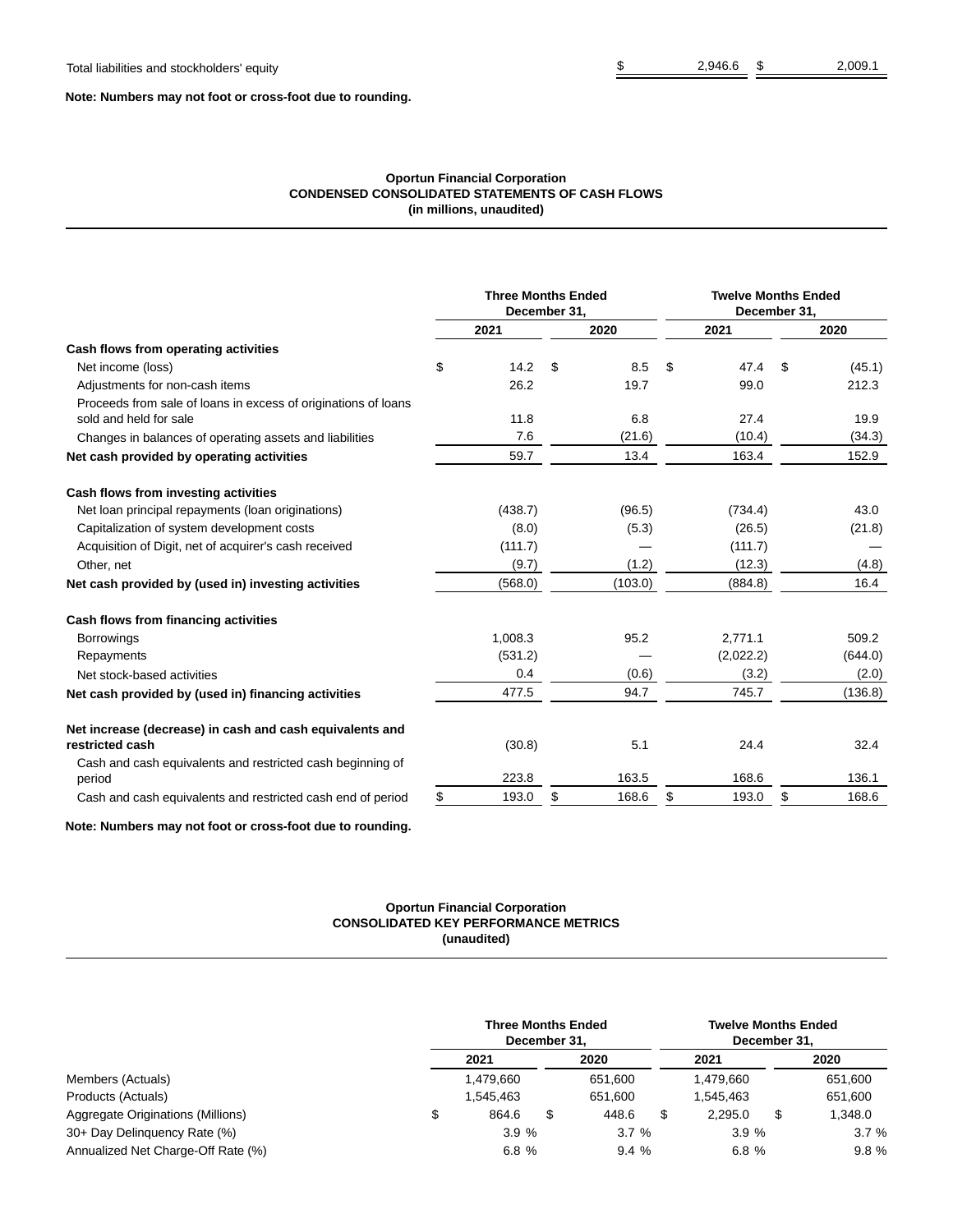| Return on Equity (%)          | 10.1%  | 7.4 %  | 8.9%   | (9.4)%    |
|-------------------------------|--------|--------|--------|-----------|
| Adjusted Return on Equity (%) | 18.2 % | 15.2 % | 14.7 % | $(3.0)\%$ |

# **Oportun Financial Corporation OTHER METRICS (unaudited)**

|                                                       | <b>Three Months Ended</b><br>December 31, |         |    |         | <b>Twelve Months Ended</b><br>December 31. |         |    |         |
|-------------------------------------------------------|-------------------------------------------|---------|----|---------|--------------------------------------------|---------|----|---------|
|                                                       |                                           | 2021    |    | 2020    |                                            | 2021    |    | 2020    |
| Number of Ioans originated (Actuals)                  |                                           | 274.291 |    | 153.847 |                                            | 753.474 |    | 449,362 |
| <b>Customer Acquisition Costs (Actuals)</b>           | J                                         | 135     | \$ | 155     | æ.                                         | 155     | S  | 199     |
| Average Daily Principal Balance (Millions)            | \$                                        | 2.057.7 | \$ | 1.605.5 | S                                          | 1.756.2 | S  | 1,701.7 |
| Owned Principal Balance at End of Period (Millions)   | \$                                        | 2.272.9 | \$ | 1.639.6 | S                                          | 2.272.9 | \$ | 1,639.6 |
| Managed Principal Balance at End of Period (Millions) | \$                                        | 2.583.5 | \$ | 1.895.4 | \$                                         | 2.583.5 | \$ | 1,895.4 |
| Operating Efficiency (%)                              |                                           | 71.9 %  |    | 71.0 %  |                                            | 74.6 %  |    | 67.4 %  |
| Adjusted Operating Efficiency (%)                     |                                           | 64.5 %  |    | 64.3 %  |                                            | 67.3 %  |    | 61.1 %  |

**Note: Numbers may not foot or cross-foot due to rounding.**

#### **Oportun Financial Corporation ABOUT NON-GAAP FINANCIAL MEASURES (unaudited)**

The press release dated February 24, 2022 contains non-GAAP financial measures. The following tables reconcile the non-GAAP financial measures in that press release to the most directly comparable financial measures prepared in accordance with GAAP. These non-GAAP financial measures Adjusted EBITDA, Adjusted Net Income (Loss), Adjusted Operating Efficiency, Adjusted Operating Expense, Adjusted Return on Equity and Adjusted EPS.

The Company believes that the provision of these non-GAAP financial measures can provide useful measures for period-to-period comparisons of Oportun's core business and useful information to investors and others in understanding and evaluating its operating results. However, non-GAAP financial measures are not calculated in accordance with GAAP and should not be considered as a substitute for, or superior to, measures of financial performance prepared in accordance with GAAP. These non-GAAP financial measures do not reflect a comprehensive system of accounting, differ from GAAP measures with the same names, and may differ from non-GAAP financial measures with the same or similar names that are used by other companies.

#### **Fair Value Pro Forma**

As of January 1, 2021, Oportun no longer has any Fair Value Pro Forma adjustments as there are no longer any amortized cost balances. However, there were Fair Value Pro Forma adjustments related to its asset-backed notes at amortized cost for the year ended December 31, 2020 as reflected in the following tables. Upon adoption of ASU 2019-05, effective January 1, 2020, the Company elected the fair value option on all remaining loans that had previously been measured at amortized cost. Accordingly, for the three month and year ended December 31, 2021 and 2020, the Company did not have any loans receivable measured at amortized cost. Therefore, there are no Fair Value Pro Forma adjustments related to assets or revenue as of and for the three months or year ended December 31, 2021 and 2020.

### **Adjusted EBITDA**

The Company defines Adjusted EBITDA as net income (loss), adjusted for the impact of the Company's election of the fair value option and further adjusted to eliminate the effect of certain items as described below. The Company believes that Adjusted EBITDA is an important measure because it allows management, investors and its board of directors to evaluate and compare operating results, including return on capital and operating efficiencies, from period to period by making the adjustments described below. In addition, it provides a useful measure for period-to-period comparisons of Oportun's business, as it removes the effect of income taxes, certain non-cash items, variable charges and timing differences.

- The Company believes it is useful to exclude the impact of income tax expense (benefit), as reported, because historically it has included irregular income tax items that do not reflect ongoing business operations.
- The Company believes it is useful to exclude depreciation and amortization and stock-based compensation expense because they are non-cash charges.
- The Company excludes the impact of certain non-recurring charges, such as expenses associated with a litigation reserve,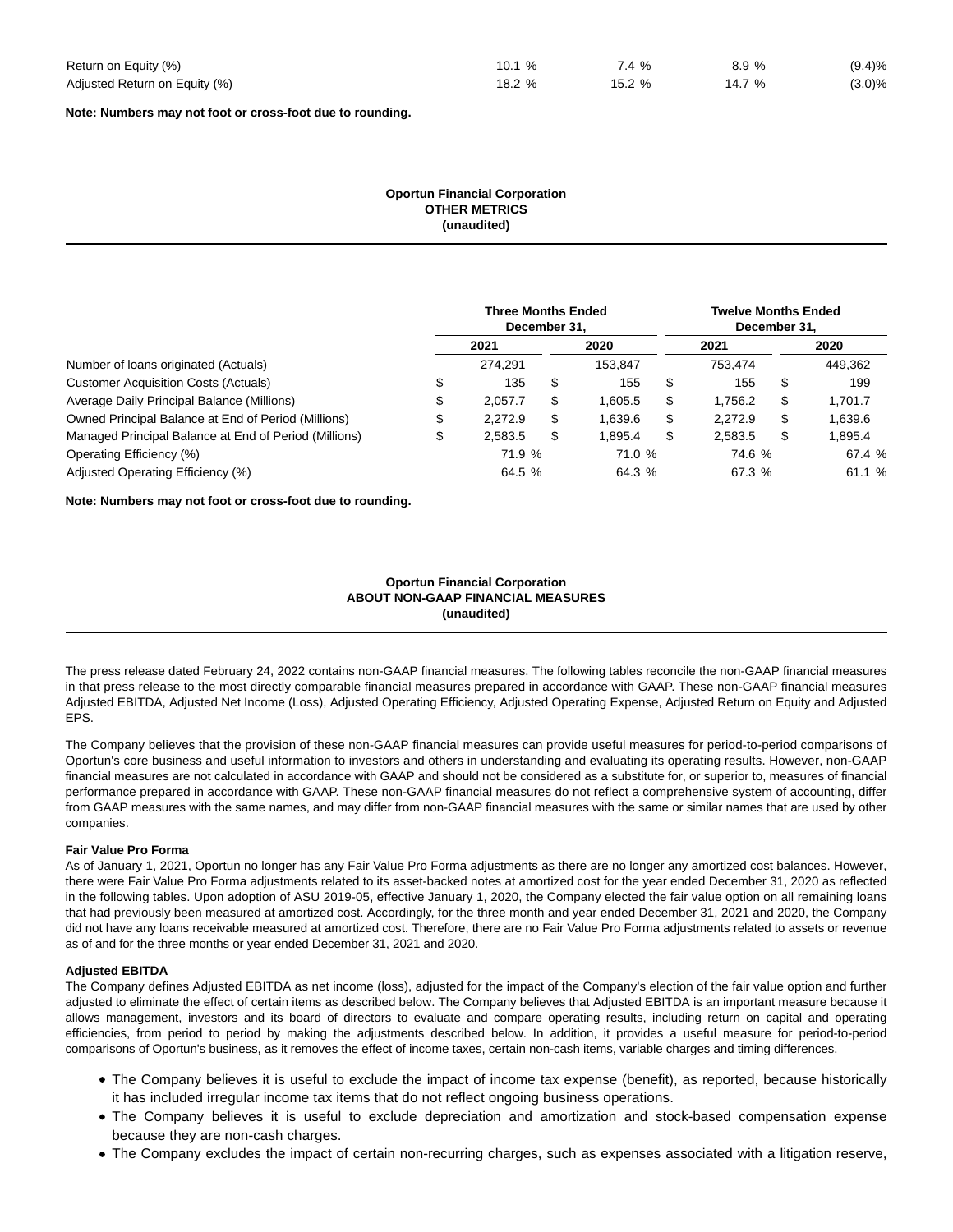its retail network optimization plan, impairment charges and acquisition and integration related expenses, because it does not believe that these items reflect ongoing business operations. During the last three quarters of 2020 the Company excluded COVID-19 related expenses in its adjustments to derive Adjusted EBITDA. As of January 1, 2021, COVID-19 expenses are no longer being excluded from Adjusted EBITDA because the Company's business practices have been updated to operate in the current environment.

- The Company also reverses origination fees for Fair Value Loans, net. The Company believes it is beneficial to exclude the uncollected portion of such origination fees, because such amounts do not represent cash received.
- The Company also reverses the fair value mark-to-market adjustment because it is a non-cash adjustment.

# **Adjusted Net Income (Loss)**

The Company defines Adjusted Net Income (Loss) as net income (loss) adjusted for the impact of the Company's election of the fair value option and further adjusted to eliminate the effect of certain items as described below. The Company believes that Adjusted Net Income is an important measure of operating performance because it allows management, investors, and Oportun's board of directors to evaluate and compare its operating results, including return on capital and operating efficiencies, from period to period, excluding the after-tax impact of non-cash, stock-based compensation expense and certain non-recurring charges.

- The Company believes it is useful to exclude the impact of income tax expense (benefit), as reported, because historically it has included irregular income tax items that do not reflect ongoing business operations. The Company also includes the impact of normalized income tax expense by applying a normalized statutory tax rate.
- The Company believes it is useful to exclude the impact of certain non-recurring charges, such as expenses associated with a litigation reserve, its retail network optimization plan, impairment charges and acquisition and integration related expenses, because it does not believe that these items reflect its ongoing business operations. During the last three quarters of 2020, the Company excluded COVID-19 related expenses in its adjustments to derive Adjusted Net Income. As of January 1, 2021, COVID-19 expenses are no longer being excluded from Adjusted Net Income because the Company's business practices have been updated to operate in the current environment.
- The Company believes it is useful to exclude stock-based compensation expense because it is a non-cash charge.

# **Adjusted Operating Efficiency and Adjusted Operating Expense**

The Company defines Adjusted Operating Efficiency as Adjusted Operating Expense divided by total revenue. The Company defines Adjusted Operating Expense as total operating expenses adjusted to exclude stock-based compensation expense and certain non-recurring charges, such as a litigation reserve, retail network optimization expenses, impairment charges and acquisition and integration related expenses. During the last three quarters of 2020 the Company included COVID-19 related expenses in its adjustments to derive Adjusted Operating Expense. As of January 1, 2021, COVID-19 expenses are no longer being excluded from Adjusted Operating Expense because the Company's business practices have been updated to operate in the current environment. The Company believes Adjusted Operating Efficiency is an important measure because it allows management, investors and Oportun's board of directors to evaluate how efficient the Company is at managing costs relative to revenue. The Company believes Adjusted Operating Expense is an important measure because it allows management, investors and Oportun's board of directors to evaluate and compare its operating costs from period to period, excluding the impact of non-cash, stock-based compensation expense and certain non-recurring charges.

# **Adjusted Return on Equity**

The Company defines Adjusted Return on Equity ("ROE") as annualized Adjusted Net Income divided by average stockholders' equity. Average stockholders' equity is an average of the beginning and ending stockholders' equity balance for each period. Before January 1, 2021, the Company previously defined Adjusted Return on Equity as annualized Adjusted Net Income divided by average Fair Value Pro Forma total stockholders' equity. Average Fair Value Pro Forma stockholders' equity is an average of the beginning and ending Fair Value Pro Forma stockholders' equity balance for each period. The Company believes Adjusted ROE is an important measure because it allows management, investors and its board of directors to evaluate the profitability of the business in relation to equity and how well it generates income from the equity available. The Company believes Adjusted ROE is an important measure because it allows management, investors and Oportun's board of directors to evaluate the profitability of the business in relation to equity and how well the Company generates income from the equity available.

### **Adjusted EPS**

The Company defines Adjusted EPS as Adjusted Net Income divided by weighted average diluted shares outstanding.

# **Oportun Financial Corporation RECONCILIATION OF NON-GAAP FINANCIAL MEASURES (in millions, unaudited)**

|                 | <b>Three Months</b><br><b>Ended</b><br>December 31,<br>2021 <sup>(1)</sup> |    | Three Months Ended December 31, 2020 |  |                                 |      |       |  |  |
|-----------------|----------------------------------------------------------------------------|----|--------------------------------------|--|---------------------------------|------|-------|--|--|
|                 | <b>As Reported</b><br><b>FV Adjustments</b><br><b>As Reported</b>          |    |                                      |  | <b>FV Pro Forma</b>             |      |       |  |  |
| Revenue:        |                                                                            |    |                                      |  |                                 |      |       |  |  |
| Interest income | 174.6                                                                      | \$ | 129.9                                |  | $\hspace{0.1mm}-\hspace{0.1mm}$ | - 30 | 129.9 |  |  |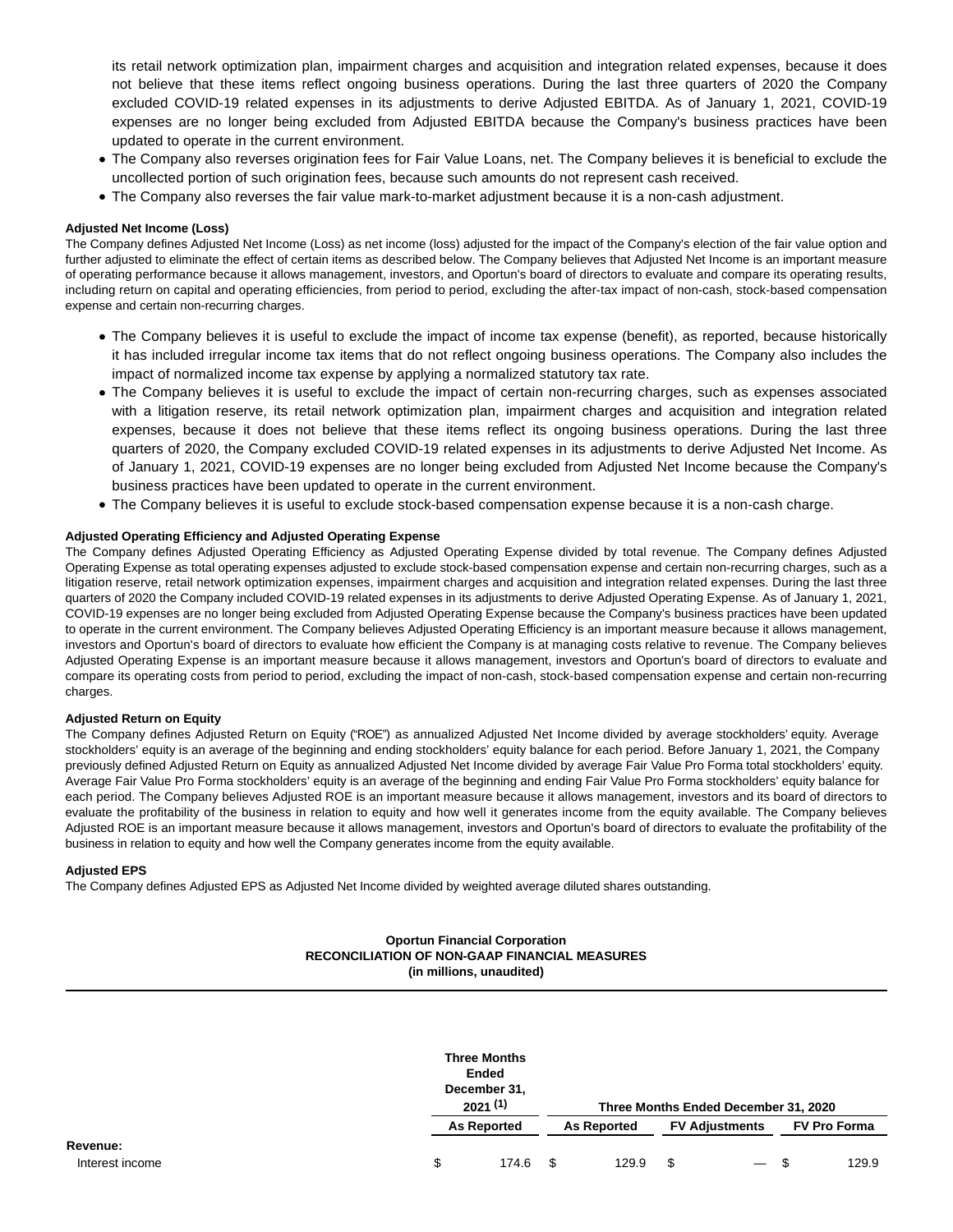| Non-interest income               | 19.5   | 10.9     | \$<br>10.9 |
|-----------------------------------|--------|----------|------------|
| <b>Total revenue</b>              | 194.1  | 140.8    | 140.8      |
| Less:                             |        |          |            |
| Interest expense                  | 11.4   | 13.5     | 13.5       |
| Net decrease in fair value        | (22.2) | (12.7)   | (12.7)     |
| Net revenue                       | 160.5  | 114.6    | 114.6      |
| <b>Operating expenses:</b>        |        |          |            |
| Technology and facilities         | 39.3   | 35.9     | 35.9       |
| Sales and marketing               | 37.1   | 23.9     | 23.9       |
| Personnel                         | 31.4   | 26.5     | 26.5       |
| Outsourcing and professional fees | 17.2   | 10.8     | 10.8       |
| General, administrative and other | 14.6   | 2.9      | 2.9        |
| <b>Total operating expenses</b>   | 139.6  | 100.0    | 100.0      |
| Income before taxes               | 20.9   | 14.7     | 14.7       |
| Income tax expense                | 6.7    | 6.2      | 6.2        |
| Net income (loss)                 | 14.2   | 8.5<br>æ | \$<br>8.5  |

(1) Beginning in 2021 the Company no longer includes any Fair Value Pro Forma adjustments because all loans originated and held for investment and asset-backed notes issued are recorded at fair value. Therefore, the three months ended December 31, 2021 is presented on a GAAP basis and the three months ended December 31, 2020 includes Fair Value Pro Forma adjustments related to its asset-backed notes at amortized cost.

# **Oportun Financial Corporation RECONCILIATION OF NON-GAAP FINANCIAL MEASURES (in millions, unaudited)**

|                                   | <b>Year Ended</b><br>December 31,<br>2021(1) |                    |                              |                               |
|-----------------------------------|----------------------------------------------|--------------------|------------------------------|-------------------------------|
|                                   |                                              |                    | Year Ended December 31, 2020 |                               |
|                                   | <b>As Reported</b>                           | <b>As Reported</b> | <b>FV Adjustments</b>        | <b>FV</b><br><b>Pro Forma</b> |
| Revenue:                          |                                              |                    |                              |                               |
| Interest income                   | \$<br>575.8                                  | \$<br>545.5        | \$                           | \$<br>545.5                   |
| Non-interest income               | 50.9                                         | 38.3               |                              | 38.3                          |
| <b>Total revenue</b>              | 626.8                                        | 583.7              |                              | 583.7                         |
| Less:                             |                                              |                    |                              |                               |
| Interest expense                  | 47.7                                         | 58.4               | (0.9)                        | 57.5                          |
| Net decrease in fair value        | (48.6)                                       | (190.3)            | 0.7                          | (189.6)                       |
| Net revenue                       | 530.5                                        | 335.1              | 1.6                          | 336.6                         |
| <b>Operating expenses:</b>        |                                              |                    |                              |                               |
| Technology and facilities         | 139.6                                        | 129.8              |                              | 129.8                         |
| Sales and marketing               | 116.9                                        | 89.4               |                              | 89.4                          |
| Personnel                         | 115.8                                        | 106.4              |                              | 106.4                         |
| Outsourcing and professional fees | 57.9                                         | 47.1               |                              | 47.1                          |
| General, administrative and other | 37.5                                         | 20.5               |                              | 20.5                          |
| <b>Total operating expenses</b>   | 467.7                                        | 393.2              |                              | 393.2                         |
| Income (loss) before taxes        | 62.8                                         | (58.1)             | 1.6                          | (56.5)                        |
| Income tax expense (benefit)      | 15.4                                         | (13.0)             | 0.7                          | (12.3)                        |
| Net income (loss)                 | 47.4                                         | \$<br>(45.1)       | 0.9<br>\$                    | \$<br>(44.2)                  |

**Note: Numbers may not foot or cross-foot due to rounding.**

(1) Beginning in 2021 the Company no longer includes any Fair Value Pro Forma adjustments because all loans originated and held for investment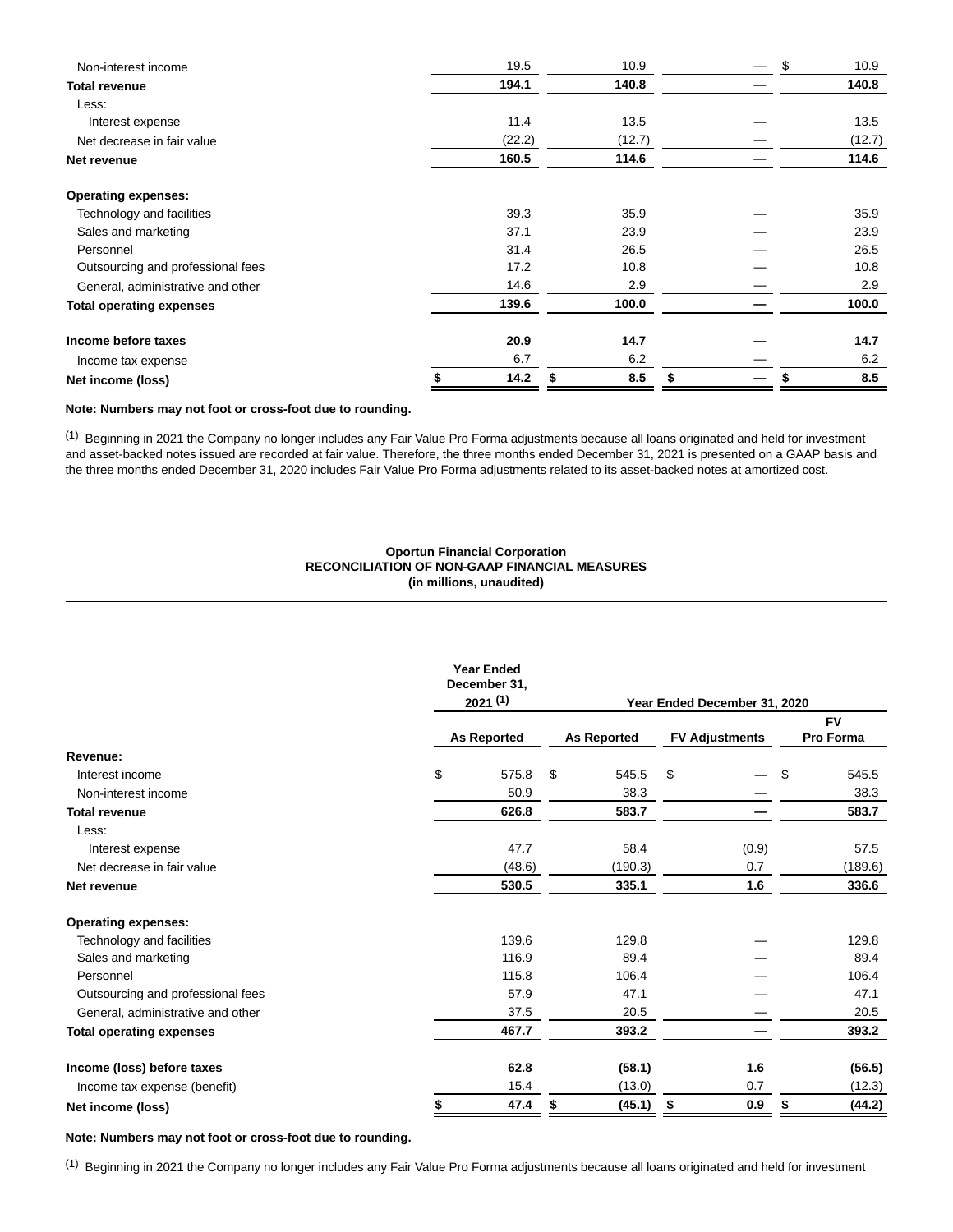and asset-backed notes issued are recorded at fair value. Therefore, the twelve months ended December 31, 2021 is presented on a GAAP basis and the twelve months ended December 31, 2020 includes Fair Value Pro Forma adjustments related to its asset-backed notes at amortized cost.

#### **Oportun Financial Corporation RECONCILIATION OF NON-GAAP FINANCIAL MEASURES (in millions, unaudited)**

|                                            | December 31,<br>2021(1)<br><b>As Reported</b> |         | December 31, 2020  |         |                       |          |                     |         |  |
|--------------------------------------------|-----------------------------------------------|---------|--------------------|---------|-----------------------|----------|---------------------|---------|--|
|                                            |                                               |         | <b>As Reported</b> |         | <b>FV Adjustments</b> |          | <b>FV Pro Forma</b> |         |  |
| <b>Assets</b>                              |                                               |         |                    |         |                       |          |                     |         |  |
| Cash and cash equivalents                  | \$                                            | 131.0   | \$                 | 136.2   | \$                    | $\equiv$ | \$                  | 136.2   |  |
| Restricted cash                            |                                               | 62.0    |                    | 32.4    |                       |          |                     | 32.4    |  |
| Loans receivable                           |                                               | 2,386.8 |                    | 1,696.5 |                       |          |                     | 1,696.5 |  |
| Other assets                               |                                               | 366.9   |                    | 143.9   |                       |          |                     | 143.9   |  |
| <b>Total assets</b>                        |                                               | 2,946.6 |                    | 2,009.1 |                       |          |                     | 2,009.1 |  |
| Liabilities                                |                                               |         |                    |         |                       |          |                     |         |  |
| Total debt                                 |                                               | 2,159.7 |                    | 1,413.7 |                       |          |                     | 1,413.7 |  |
| Other liabilities                          |                                               | 183.1   |                    | 128.7   |                       | 0.7      |                     | 129.4   |  |
| <b>Total liabilities</b>                   |                                               | 2,342.7 |                    | 1,542.4 |                       | 0.7      |                     | 1,543.1 |  |
| Total stockholders' equity                 |                                               | 603.9   |                    | 466.6   |                       | (0.7)    |                     | 465.9   |  |
| Total liabilities and stockholders' equity |                                               | 2,946.6 | S                  | 2,009.1 | \$                    |          |                     | 2,009.1 |  |

# **Note: Numbers may not foot or cross-foot due to rounding.**

(1) Beginning in 2021 the Company no longer includes any Fair Value Pro Forma adjustments because all loans originated and held for investment and asset-backed notes issued are recorded at fair value. Therefore, the balances as of December 31, 2021 are presented on a GAAP basis and the balances as of December 31, 2020 include Fair Value Pro Forma adjustments related to its asset-backed notes at amortized cost.

# **Oportun Financial Corporation RECONCILIATION OF NON-GAAP FINANCIAL MEASURES (in millions, unaudited)**

|                                                |      | <b>Three Months Ended</b><br>December 31, |  | <b>Twelve Months Ended</b><br>December 31, |  |        |    |        |  |
|------------------------------------------------|------|-------------------------------------------|--|--------------------------------------------|--|--------|----|--------|--|
| <b>Adjusted EBITDA</b>                         | 2021 |                                           |  | 2020                                       |  | 2021   |    | 2020   |  |
| Net income (loss)                              | S    | 14.2 <sup>5</sup>                         |  | 8.5                                        |  | 47.4   | \$ | (45.1) |  |
| <b>Adjustments:</b>                            |      |                                           |  |                                            |  |        |    |        |  |
| Fair Value Pro Forma net income adjustment (1) |      |                                           |  |                                            |  |        |    | 0.9    |  |
| Income tax expense (benefit)                   |      | 6.7                                       |  | 6.2                                        |  | 15.4   |    | (12.3) |  |
| COVID-19 expenses (2)                          |      |                                           |  | 0.6                                        |  |        |    | 4.6    |  |
| Depreciation and amortization                  |      | 6.7                                       |  | 5.3                                        |  | 23.7   |    | 20.2   |  |
| Impairment <sup>(3)</sup>                      |      |                                           |  | 3.7                                        |  | 3.3    |    | 3.7    |  |
| Stock-based compensation expense               |      | 4.3                                       |  | 5.2                                        |  | 18.9   |    | 19.5   |  |
| Litigation reserve                             |      |                                           |  |                                            |  |        |    | 8.8    |  |
| Retail network optimization expenses           |      |                                           |  |                                            |  | 12.8   |    |        |  |
| Acquisition and integration related expenses   |      | 10.0                                      |  |                                            |  | 10.6   |    |        |  |
| Origination fees for Fair Value Loans, net     |      | (6.8)                                     |  | (4.4)                                      |  | (15.8) |    | (0.9)  |  |
| Fair value mark-to-market adjustment           |      | (12.1)                                    |  | (25.1)                                     |  | (69.4) |    | 22.7   |  |
| <b>Adjusted EBITDA</b>                         |      | 23.1                                      |  |                                            |  | 47.0   |    | 22.1   |  |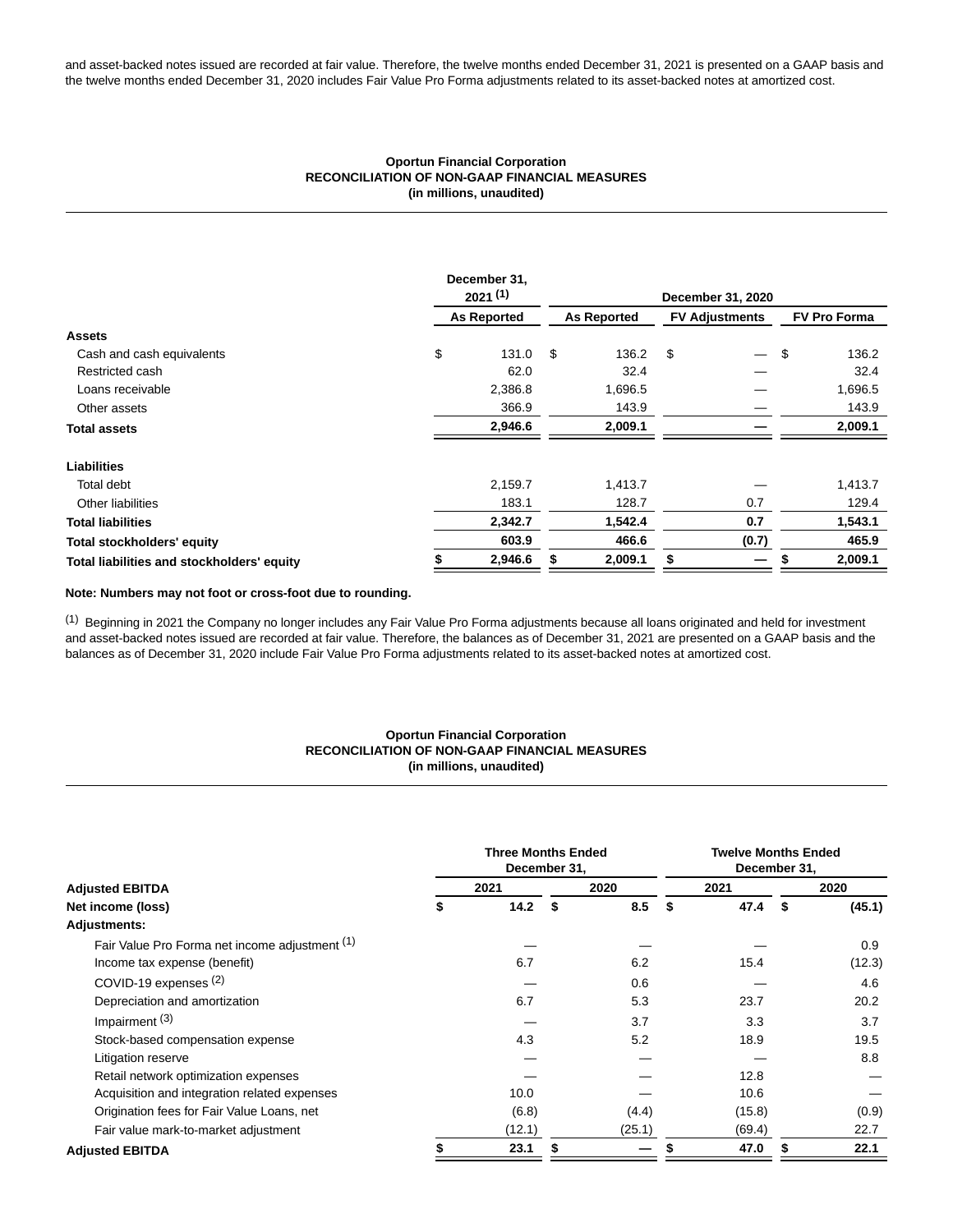|                                                | <b>Three Months Ended</b><br>December 31, |      |  |      |      | <b>Twelve Months Ended</b><br>December 31, |      |        |  |
|------------------------------------------------|-------------------------------------------|------|--|------|------|--------------------------------------------|------|--------|--|
| <b>Adjusted Net Income (Loss)</b>              | 2021                                      |      |  | 2020 | 2021 |                                            | 2020 |        |  |
| Net income (loss)                              | \$                                        | 14.2 |  | 8.5  |      | 47.4                                       | \$   | (45.1) |  |
| <b>Adjustments:</b>                            |                                           |      |  |      |      |                                            |      |        |  |
| Fair Value Pro Forma net income adjustment (1) |                                           |      |  |      |      |                                            |      | 0.9    |  |
| Income tax expense (benefit)                   |                                           | 6.7  |  | 6.2  |      | 15.4                                       |      | (12.3) |  |
| COVID-19 expenses (2)                          |                                           |      |  | 0.6  |      |                                            |      | 4.6    |  |
| Impairment $(3)$                               |                                           |      |  | 3.7  |      | 3.3                                        |      | 3.7    |  |
| Stock-based compensation expense               |                                           | 4.3  |  | 5.2  |      | 18.9                                       |      | 19.5   |  |
| Litigation reserve                             |                                           |      |  |      |      |                                            |      | 8.8    |  |
| Retail network optimization expenses           |                                           |      |  |      |      | 12.8                                       |      |        |  |
| Acquisition and integration related expenses   |                                           | 10.0 |  |      |      | 10.6                                       |      |        |  |
| Adjusted income (loss) before taxes            |                                           | 35.3 |  | 24.1 |      | 108.4                                      |      | (20.0) |  |
| Normalized income tax expense (benefit)        |                                           | 9.7  |  | 6.6  |      | 29.7                                       |      | (5.7)  |  |
| <b>Adjusted Net Income (Loss)</b>              |                                           | 25.6 |  | 17.5 |      | 78.7                                       |      | (14.2) |  |

(1) Beginning in 2021 the Company no longer includes any Fair Value Pro Forma adjustments because all loans originated and held for investment and asset-backed notes issued are recorded at fair value.

(2) As of January 1, 2021, COVID-19 expenses are no longer being excluded from Adjusted EBITDA or Adjusted Net Income because the Company's business practices have been updated to operate in the current environment.

(3) Impairment charge recognized on a right-of-use asset related to the Company's leased office space in San Carlos, California due to management's decision to move toward a remote-first work environment.

### **Oportun Financial Corporation RECONCILIATION OF NON-GAAP FINANCIAL MEASURES (in millions, unaudited)**

|                                              | <b>Three Months Ended</b><br>December 31, |    |        |    |        | <b>Twelve Months Ended</b><br>December 31, |        |  |  |
|----------------------------------------------|-------------------------------------------|----|--------|----|--------|--------------------------------------------|--------|--|--|
| <b>Adjusted Operating Efficiency</b>         | 2021                                      |    | 2020   |    | 2021   |                                            | 2020   |  |  |
| <b>Operating Efficiency</b>                  | 71.9 %                                    |    | 71.0 % |    | 74.6 % |                                            | 67.4 % |  |  |
| <b>Total Revenue</b>                         | \$<br>194.1                               | \$ | 140.8  | \$ | 626.8  | \$                                         | 583.7  |  |  |
| <b>Total Operating Expense</b>               | \$<br>139.6                               | \$ | 100.0  | \$ | 467.7  | \$                                         | 393.2  |  |  |
| <b>Adjustments:</b>                          |                                           |    |        |    |        |                                            |        |  |  |
| COVID-19 Expenses                            |                                           |    | (0.6)  |    |        |                                            | (4.6)  |  |  |
| Impairment                                   |                                           |    | (3.7)  |    | (3.3)  |                                            | (3.7)  |  |  |
| Stock-based compensation expense             | (4.3)                                     |    | (5.2)  |    | (18.9) |                                            | (19.5) |  |  |
| <b>Litigation Reserve</b>                    |                                           |    |        |    |        |                                            | (8.8)  |  |  |
| Retail network optimization expenses         |                                           |    |        |    | (12.8) |                                            |        |  |  |
| Acquisition and integration related expenses | (10.0)                                    |    |        |    | (10.6) |                                            |        |  |  |
| <b>Total Adjusted Operating Expense</b>      | \$<br>125.2                               | \$ | 90.5   | \$ | 422.0  | \$                                         | 356.6  |  |  |
| <b>Adjusted Operating Efficiency</b>         | 64.5 %                                    |    | 64.3 % |    | 67.3 % |                                            | 61.1 % |  |  |

**Note: Numbers may not foot or cross-foot due to rounding.**

**Oportun Financial Corporation RECONCILIATION OF NON-GAAP FINANCIAL MEASURES (in millions, except share and per share data, unaudited)**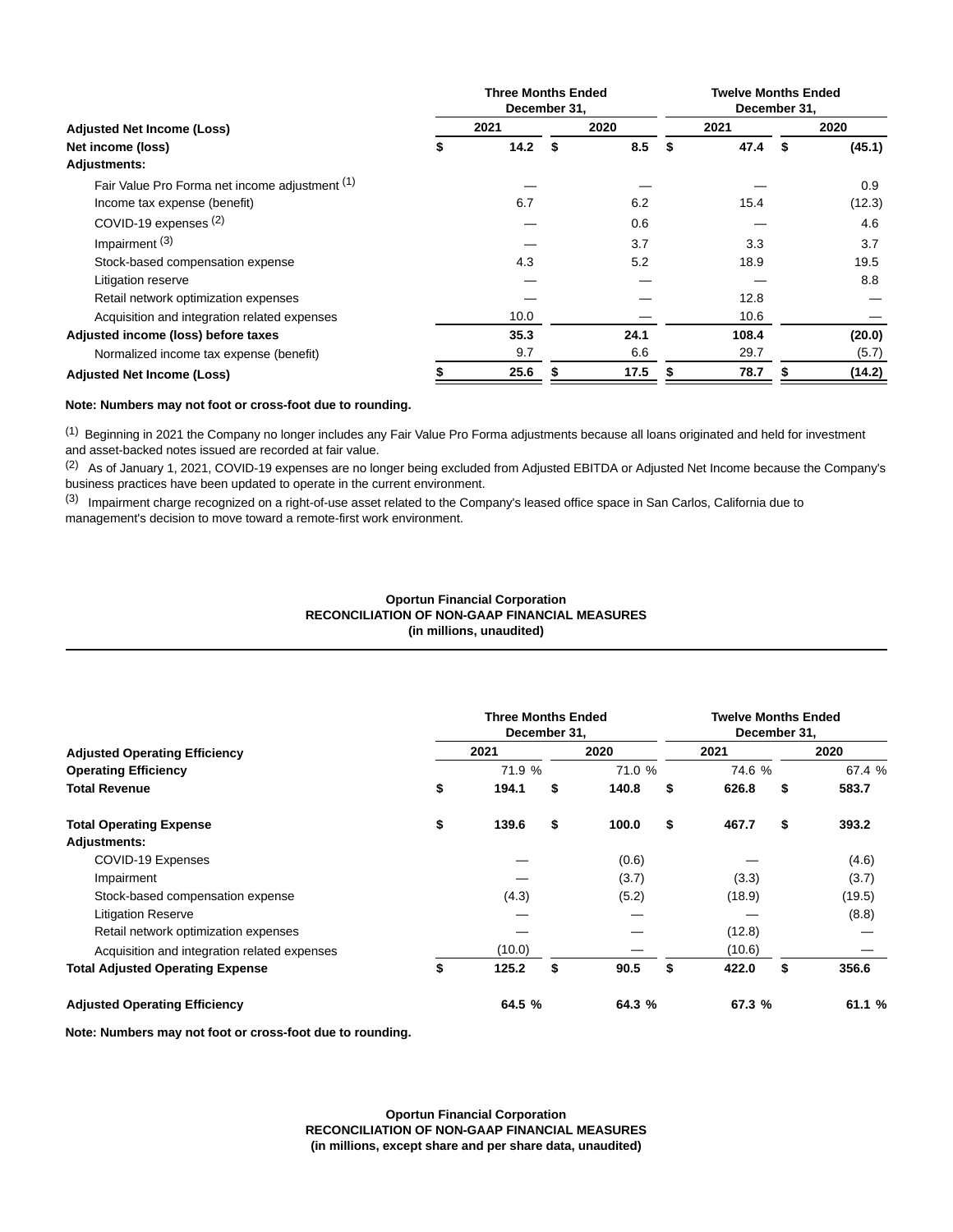|                                                                                                     | <b>Three Months Ended</b><br>December 31, |     | <b>Twelve Months Ended</b><br>December 31, |     |            |      |            |
|-----------------------------------------------------------------------------------------------------|-------------------------------------------|-----|--------------------------------------------|-----|------------|------|------------|
| <b>GAAP Earnings (Loss) per Share</b>                                                               | 2021                                      |     | 2020                                       |     | 2021       |      | 2020       |
| Net income (loss)                                                                                   | 14.2                                      | \$. | 8.5                                        | \$. | 47.4       | S    | (45.1)     |
| Net income (loss) attributable to common stockholders                                               | 14.2                                      |     | 8.5                                        |     | 47.4       | S    | (45.1)     |
| Basic weighted-average common shares outstanding<br>Weighted average effect of dilutive securities: | 28,812,797                                |     | 27,619,256                                 |     | 28,191,610 |      | 27,333,271 |
| Stock options                                                                                       | 1,449,795                                 |     | 1,253,453                                  |     | 1,375,915  |      |            |
| Restricted stock units                                                                              | 844,333                                   |     | 352,684                                    |     | 755,669    |      |            |
| Diluted weighted-average common shares outstanding                                                  | 31,106,925                                |     | 29,225,393                                 |     | 30,323,194 |      | 27,333,271 |
| Earnings (loss) per share:                                                                          |                                           |     |                                            |     |            |      |            |
| Basic                                                                                               | \$<br>0.49                                | \$. | 0.31                                       | \$. | 1.68       | - \$ | (1.65)     |
| <b>Diluted</b>                                                                                      | \$<br>0.46                                |     | 0.29                                       | S   | 1.56       | S    | (1.65)     |

|                                                                                                     | <b>Three Months Ended</b><br>December 31. |            |      |            |      | <b>Twelve Months Ended</b><br>December 31, |      |            |  |
|-----------------------------------------------------------------------------------------------------|-------------------------------------------|------------|------|------------|------|--------------------------------------------|------|------------|--|
| <b>Adjusted Earnings (Loss) Per Share</b>                                                           | 2021                                      |            | 2020 |            | 2021 |                                            | 2020 |            |  |
| Diluted earnings (loss) per share                                                                   | \$                                        | 0.46       | \$   | 0.29       | \$   | $1.56$ \$                                  |      | (1.65)     |  |
| Adjusted Net Income (Loss)                                                                          | \$                                        | 25.6       | -\$  | $17.5$ \$  |      | 78.7 \$                                    |      | (14.2)     |  |
| Basic weighted-average common shares outstanding<br>Weighted average effect of dilutive securities: |                                           | 28,812,797 |      | 27,619,256 |      | 28,191,610                                 |      | 27,333,271 |  |
| Stock options                                                                                       |                                           | 1,449,795  |      | 1,253,453  |      | 1,375,915                                  |      |            |  |
| Restricted stock units                                                                              |                                           | 844,333    |      | 352,684    |      | 755,669                                    |      |            |  |
| Diluted adjusted weighted-average common shares outstanding                                         |                                           | 31,106,925 |      | 29,225,393 |      | 30,323,194                                 |      | 27,333,271 |  |
| Adjusted Earnings (Loss) Per Share                                                                  | \$                                        | 0.82       | -S   | 0.60       | S    | 2.60 <sup>5</sup>                          |      | (0.52)     |  |

# **Oportun Financial Corporation RECONCILIATION OF FORWARD LOOKING NON-GAAP FINANCIAL MEASURES (in millions, unaudited)**

|                                              | 1Q 2022 |      |   | FY 2022     |   |       |  |       |
|----------------------------------------------|---------|------|---|-------------|---|-------|--|-------|
|                                              |         | Low  |   | <b>High</b> |   | Low   |  | Low   |
| <b>Adjusted Net Income</b>                   |         |      |   |             |   |       |  |       |
| Net income                                   | \$      | 8.8  | S | 11.1        | S | 29.2  |  | 33.0  |
| <b>Adjustments:</b>                          |         |      |   |             |   |       |  |       |
| Income tax expense                           |         | 2.9  |   | 3.6         |   | 10.3  |  | 11.7  |
| Stock-based compensation expense             |         | 7.0  |   | 8.0         |   | 33.4  |  | 33.8  |
| Acquisition and integration related expenses |         | 7.5  |   | 9.0         |   | 37.2  |  | 38.5  |
| Adjusted income before taxes                 |         | 26.2 |   | 31.7        |   | 110.1 |  | 117.0 |
| Normalized income tax expense                |         | 7.2  |   | 8.7         |   | 30.1  |  | 32.0  |
| Adjusted Net Income (1)                      |         | 19.0 |   | 23.0        |   | 80.0  |  | 85.0  |

**Note: Numbers may not foot or cross-foot due to rounding.**

(1) Management's guidance assumes the following for 1Q 2022 and FY 2022, respectively: